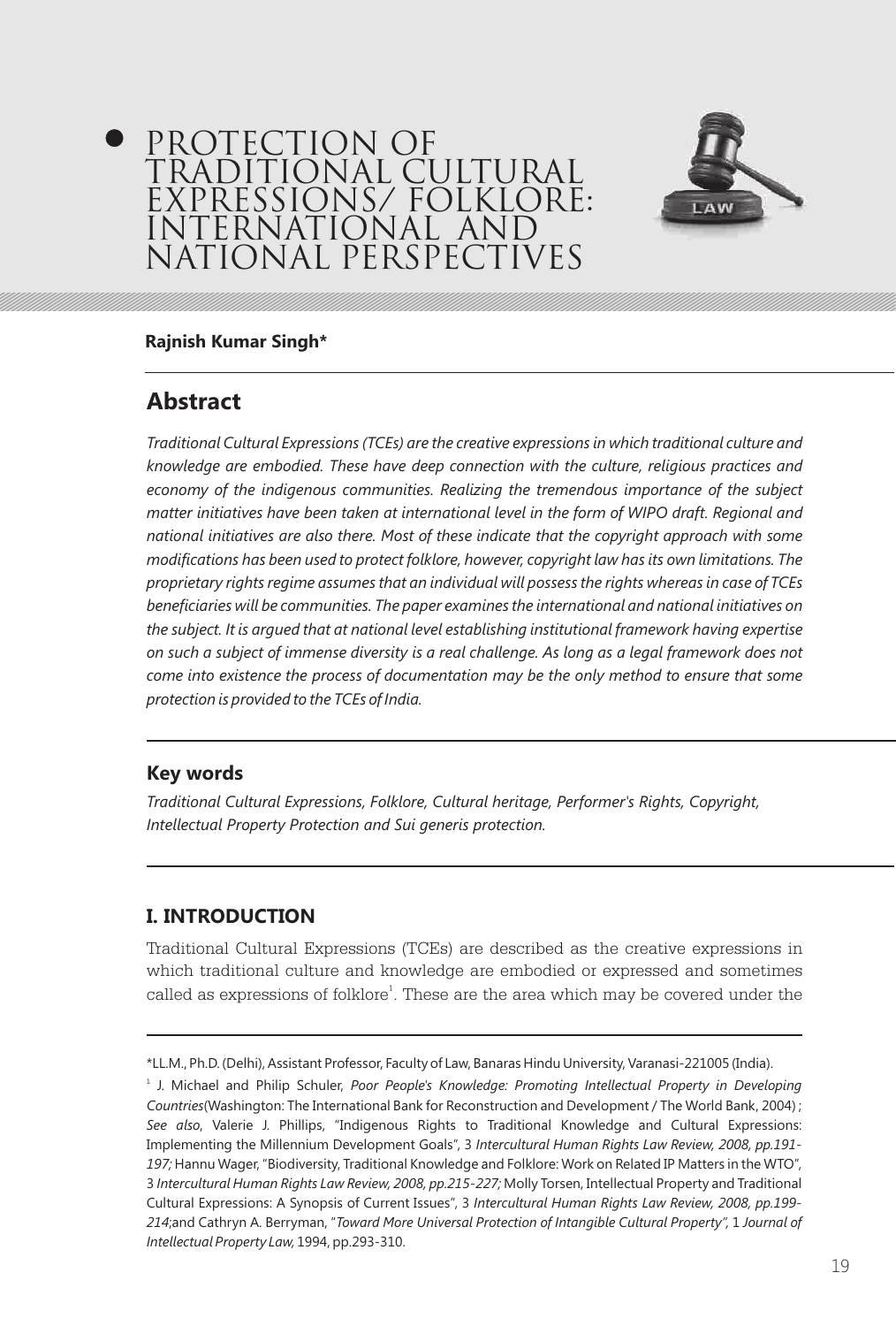heading collective rights and which apparently does not fit into the traditional understanding of intellectual property rights. TCEs reflect a community's cultural and social background and consist of characteristic elements of a community's heritage. They are often made by authors who are unknown or unidentified, or by communities or individuals recognized as having the right, responsibility or permission to create them in accordance with the customary law and practices of that community. TCEs are often evolving, developing, and being recreated within source communities $\mathrm{^{2}}$ . TCEs are still subject to evolution and that these cultural endeavors do not exist in a vacuum from other considerations and aspirations in human development<sup>3</sup>. Intellectual property rights and issue of its protection have long been a concern of societies in which traditional cultural expressions have strong influence on traditions and culture<sup>4</sup>. It is relevant to mention that most of the societies have denied protection to TCEs on the ground that these do no pass the criteria of IP but have allowed patent and copyright protection for the creations based on TCEs undermining the tremendous contribution of the generations in developing the expression. The preamble of TRIPs Agreement refers to this notion by recognizing that intellectual property rights are "private rights". These are considered to be the basis of economic individual freedom and a market economy<sup>5</sup>. Harshavardhan Ganesan, however, argues that "our conception of property have been constantly evolving, engulfing many items which otherwise wouldn't have an IP right, into the property net. Why not Cultural Property as well? I find it baffling that items like folklore, folkdances, medicinal knowledge, etc. which is clearly within the confines of Copyright Law or Patent Law are ostracized and doomed to rest in The Twilight Zone of Law merely because they do not adhere to the austere requirements of the outdated 6 statutes".

In recent years, indigenous peoples, local communities, and governments mainly in developing countries have strongly demanded IP protection for these traditional forms of creativity and innovation, which under the conventional IP system, are generally regarded as being in the public domain, and thus free for anyone to use<sup>7</sup>. Alexander Peukert observes that in fact, the public domain is the fundamental principle from which IP rights depart. These are "islands of exclusivity in an ocean of freedom. Therefore, they

<sup>2</sup> Janice T. Pilch, "Traditional Cultural Expression", available at: *http://www.librarycopyrightalliance.org/storage/ documents/issuebrieftce.pdf,* 2009, at 2.

*<sup>3</sup> Leena Desai, "*Traditional Cultural Expressions", V(XI) Singh and Associates, 2012, at 13.

<sup>4</sup> Bernard Jankee, "Policy objectives for the Protection of Traditional Knowledge, Folklore/Traditional Cultural Expressions and Genetic Resources in the Caribbean: The Role of Government", available at: *http://www.wipo.int/edocs/mdocs/tk/en/wipo\_grtk\_kin\_08/wipo\_grtk\_kin\_08\_presentation03.pdf*

*<sup>5</sup> Alexander Peukert, "*Individual, Multiple and Collective Ownership of Intellectual Property Rights: Which Impact on Exclusivity?", in Annette Kur & Vytautas Mizaras (eds) *"The Structure of Intellectual Property Law. Can One Size Fit All?"*Aldershot, UK and Brookfield, U.S.: Edward Elgar, 2011, 195-225 available at: *http://ssrn.com/abstract=1563990*

<sup>&</sup>lt;sup>6</sup> Harshavardhan Ganesan, Justifying Group Intellectual Property: Applying Western Normative Principles to Justify Intangible Cultural Property, available at *http://ssrn.com/abstract=2715809* :

<sup>7</sup> "Intellectual Property and Genetic Resources, Traditional Knowledge and Traditional Cultural Expressions", World Intellectual Property Organization, 2015, at 10, available at: *http://www.wipo.int/edocs/pubdocs/en/tk*   $20$  /933/wpo\_pub\_933.pdf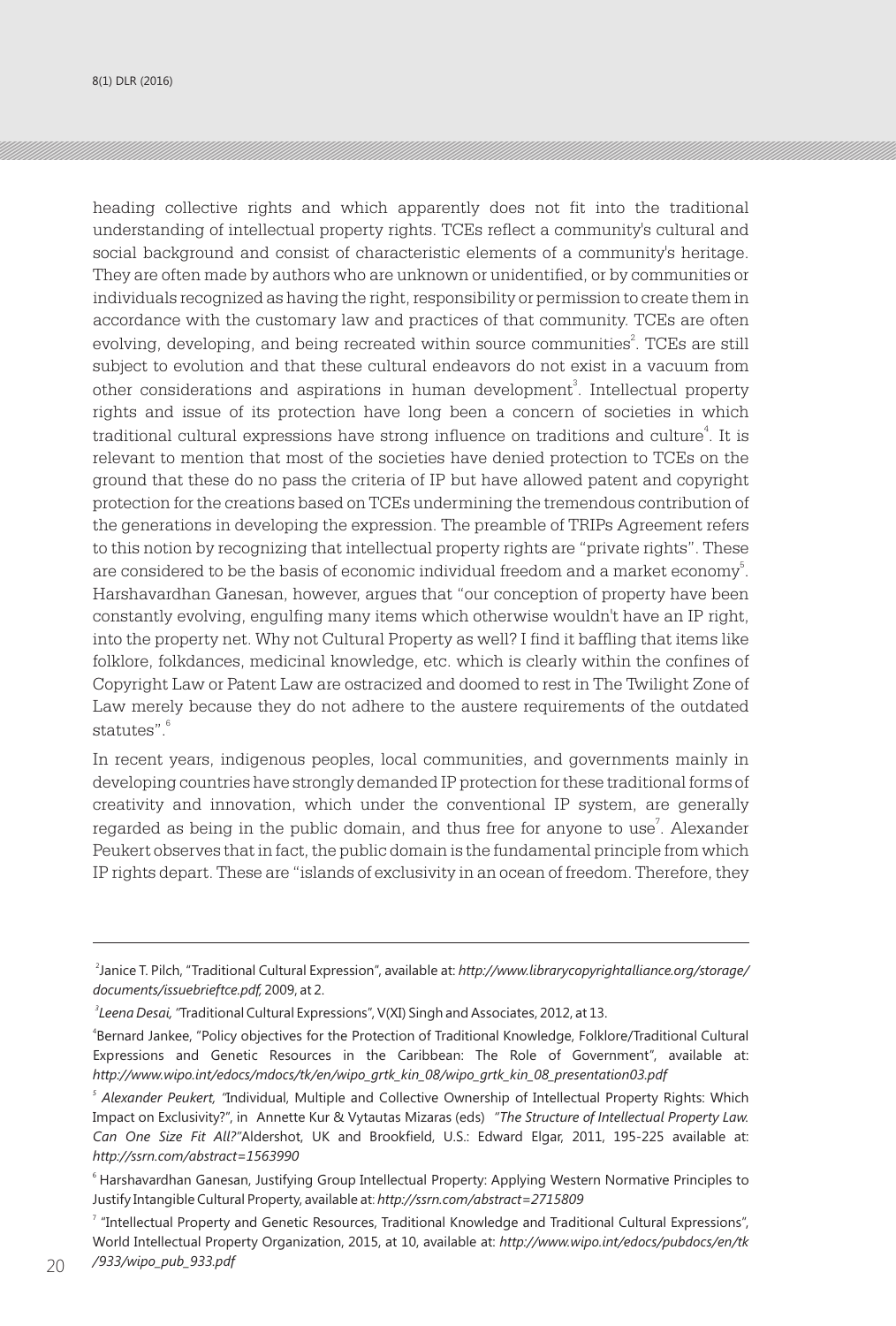

are limited in scope and time. Any knowledge must at some point in time become part of the public domain to fuel a free public discourse and competition. A kind of cultural conservation via IP is incompatible with this thinking. It is true that indigenous communities reject such a concept of the public domain. Since traditional knowledge was never protected under classical IP, it could not be said to have entered the public domain. They claim instead that this knowledge has been, is, and will be regulated by customary law to be recognized by governments. The problem with that attitude is that one cannot claim exclusive protection akin to classical IP without respecting the public domain, which is the other side of the coin $\mathrm{^8}.$ Indigenous people, local communities and many countries reject a public domain status of TCEs and argue that this opens unwanted misappropriation and misuse<sup>9</sup>. National governments have enacted legislation partially based on the Model Provision for National Laws on the Protection of Expressions of Folklore against Illicit Exploitation and Other Prejudicial Actions, 1982<sup>10</sup>. Further, realizing the sentiments of the member countries, in 1999, WIPO launched certain new initiatives as reflected in its Program and Budget for the biennium for exploration of the issues relating to intellectual property rights of holders of indigenous  $11$  knowledge<sup>11</sup>. In India, there is a strong demand for looking towards a mechanism for the protection of folklore and it is not confined to the limited scope offered in the definition of expressions of folklore in the Model Provisions.<sup>12</sup>

# **II. TRADITIONAL CULTURAL EXPRESSIONS/FOLKLORE: MEANING AND SIGNIFICANCE**

A mentioned before the term traditional cultural expression refers to the work of indigenous people and the traditional communities. For examples a folk dance in which customary costumes and masks are used and are intrinsically linked to the performance. These expressions may include music, stories, handicrafts, musical instruments, words, names, performances, textile, carpet designs, etc. The most significant aspect of these expressions is that these have strong social, cultural, spiritual, economic, scientific, intellectual and educational value; these also represent the heritage of a community. Another significant aspect of TCEs is its dynamism is the sense that these are not static. These expressions passage from one generation to another, either orally or by imitation. These expressions are often primarily created for spiritual and religious purposes and constantly evolving, developing and being recreated within a community  $3^2$ .

*<sup>8</sup> Alexander Peukert, supra note 5, at 8.*

<sup>9</sup> "Intellectual Property and Genetic Resources, Traditional Knowledge and Traditional Cultural Expressions", World Intellectual Property Organization, 2015, at 10, available at: *http://www.wipo.int/edocs/pubdocs/en/tk /933/wipo\_pub\_933.pdf*

<sup>&</sup>lt;sup>10</sup> In 1982, the United Nations Educational, Scientific, and Cultural Organization (UNESCO) and the World Intellectual Property Organization (WIPO) adopted the Model Provisions for National Laws on the Protection of Expressions of Folklore against Illicit Exploitation and Other Prejudicial Actions.

<sup>11</sup> *P.V. Valsala G. Kutty, "*National Experiences with the Protection of Expressions of Folklore/ Traditional Cultural Expressions: India, Indonesia and the Philippines", *World Intellectual Property Organization, at 23 available at:http://www.wipo.int/edocs/pubdocs/en/tk/912/wipo\_pub\_912.pdf*

<sup>12</sup>*Ibid.*

<sup>&</sup>lt;sup>13</sup> See, Comments and observations by the National Commission for the Development of Indigenous Peoples  $\frac{21}{21}$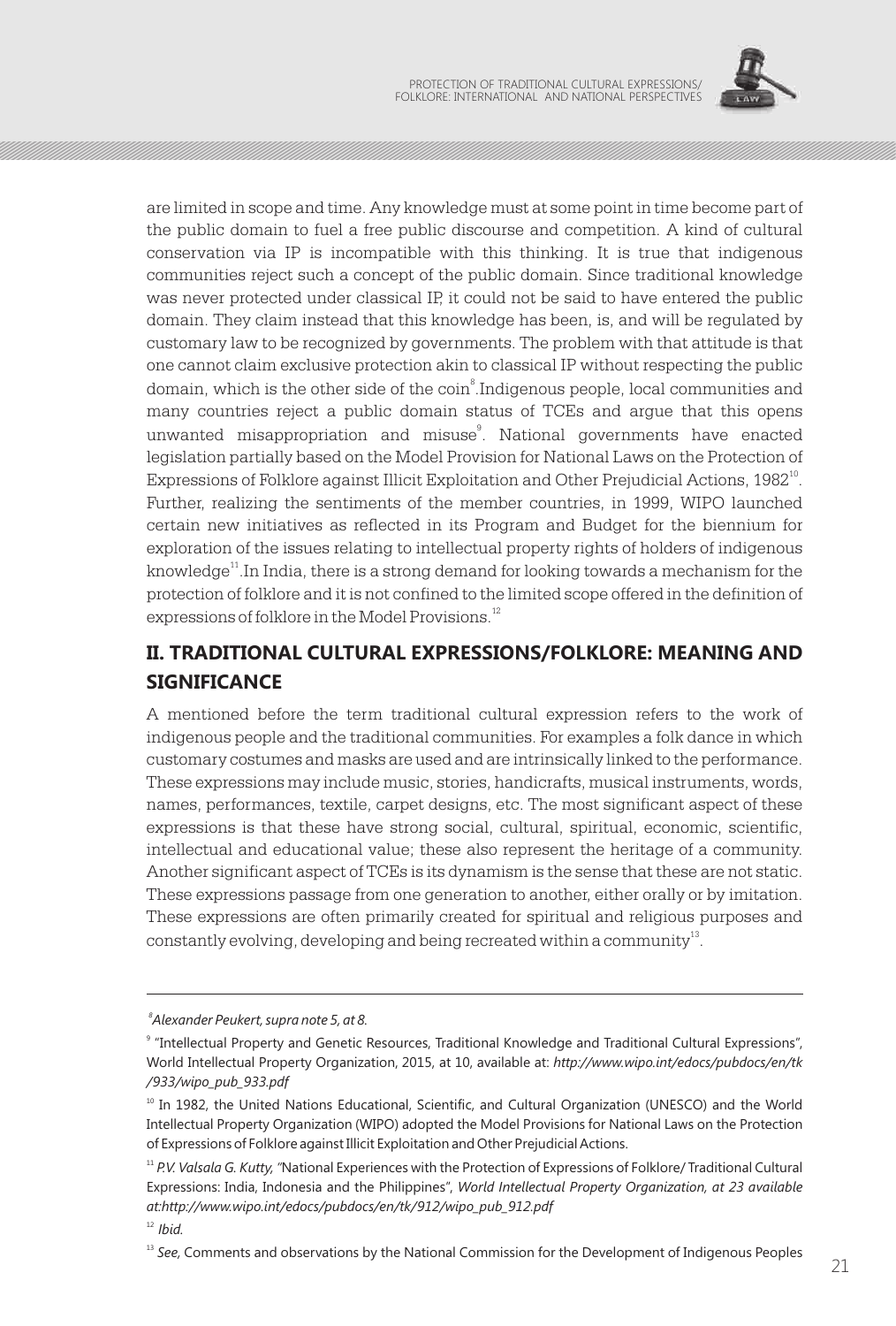8(1) DLR (2016)

The term Traditional Cultural Expressions (TCEs) in the international community is also referred to as "folklore" and some nations prefer using the term "folklore" in their national copyright laws. The term "folklore" means the traditional beliefs, myths, tales, and practices of a group of people, transmitted orally<sup>14</sup>. The term "folklore" was coined by William Thomas in the year 1846. Mr. Thomas meant to include manners, customs, observations, superstitions, ballads, proverbs and so on, in the term 'folklore', which he summarized as the lore of the people.<sup>15</sup>

Dan Ben-Amos notes that definitions of folklore are as many and varied as the versions of a well-known tale. Folklore became the exotic topic, the green grass on the other side of the fence, to which they were attracted but which, alas, was not in their own domain<sup>16</sup>. It is clear therefore that any discussion on TCEs requires us to travel through various disciplines including culture, language, literature, history and anthropology apart from others. According to the American Folklore Society, folklore is a broad umbrella term that encompasses traditional art, literature, knowledge, and practice disseminated largely through oral communication and behavioral example $i^7$ . While folklore scholars tend to disagree about how far the scope of folklore extends, there appears to be a consensus that the term is relatively broad, and is deeply rooted in an oral tradition centered in local communities<sup>18</sup>.

The last quarter of the twentieth century witnessed an unprecedented pace of activities in the area of legal protection of folklore<sup>19</sup>. The tremendous importance of the subject led the United Nations Educational, Scientific and Cultural Organization (UNESCO) and the World Intellectual Property Organization (WIPO) to evolve an acceptable framework at international level. This resulted in the formulation of Model Provisions for National Laws on the Protection of Expressions of Folklore against Illicit Exploitation and Other Prejudicial Actions<sup>20</sup>. The draft of guidelines for WIPO defines 'expressions of folklore' as any forms, whether tangible and intangible, in which traditional culture and knowledge are expressed, appear or manifested which are products of creative intellectual activity, including individual and communal creativity; characteristic of a community's cultural

<sup>16</sup>Dan Ben-Amos, "Toward a Definition of Folklore in Context", 84(331), Journal of American Folklore, 1971, pp.3-15.

<sup>19</sup> P.V. Valsala G. Kutty,*supra* note 11, at 1.

<sup>(</sup>CDI) on "Gap Analysis on the Protection of Traditional Cultural Expressions/ Expressions of Folklore and Traditional Knowledge ", Draft Working Documents prepared by the Secretariat of the World Intellectual Property Organization (WIPO), 2008, at 4.

<sup>14</sup> Leena Desai*, supra* note 3, at 10.

<sup>&</sup>lt;sup>15</sup> Simon J. Bronner, *Following Tradition: Folklore in the Discourse of American Culture (Utah: Utah State* University Press, 1998) at 2; The term 'folklore' coined by Willium Thomas in 1846 received wide recognition and entire popular literature, observances, practices, customs, rituals and superstitions of humans are grouped under the wide category of folklore now. *See* for details Archer Tailor, *Folklore and the Student of Literature*, ll*The Pacific Spectator*, 1948, pp.216-221.

<sup>17</sup>American Folklore Society, About Folklore, What is Folklore, available at: *http://www.afsnet.org/ aboutfolklore/aboutFL.cfi*. Folklore includes folk traditions ranging from planting practices, dance, and instructions on how to build an irrigation dam, and stories.

<sup>&</sup>lt;sup>18</sup> Michael Jon Andersen, "Claiming the Glass Slipper: The Protection of Folklore as Traditional Knowledge", *Case Western Reserve Journal of Law, Technology & the Internet*, Volume 1, Number 2 Spring 2010, at 150.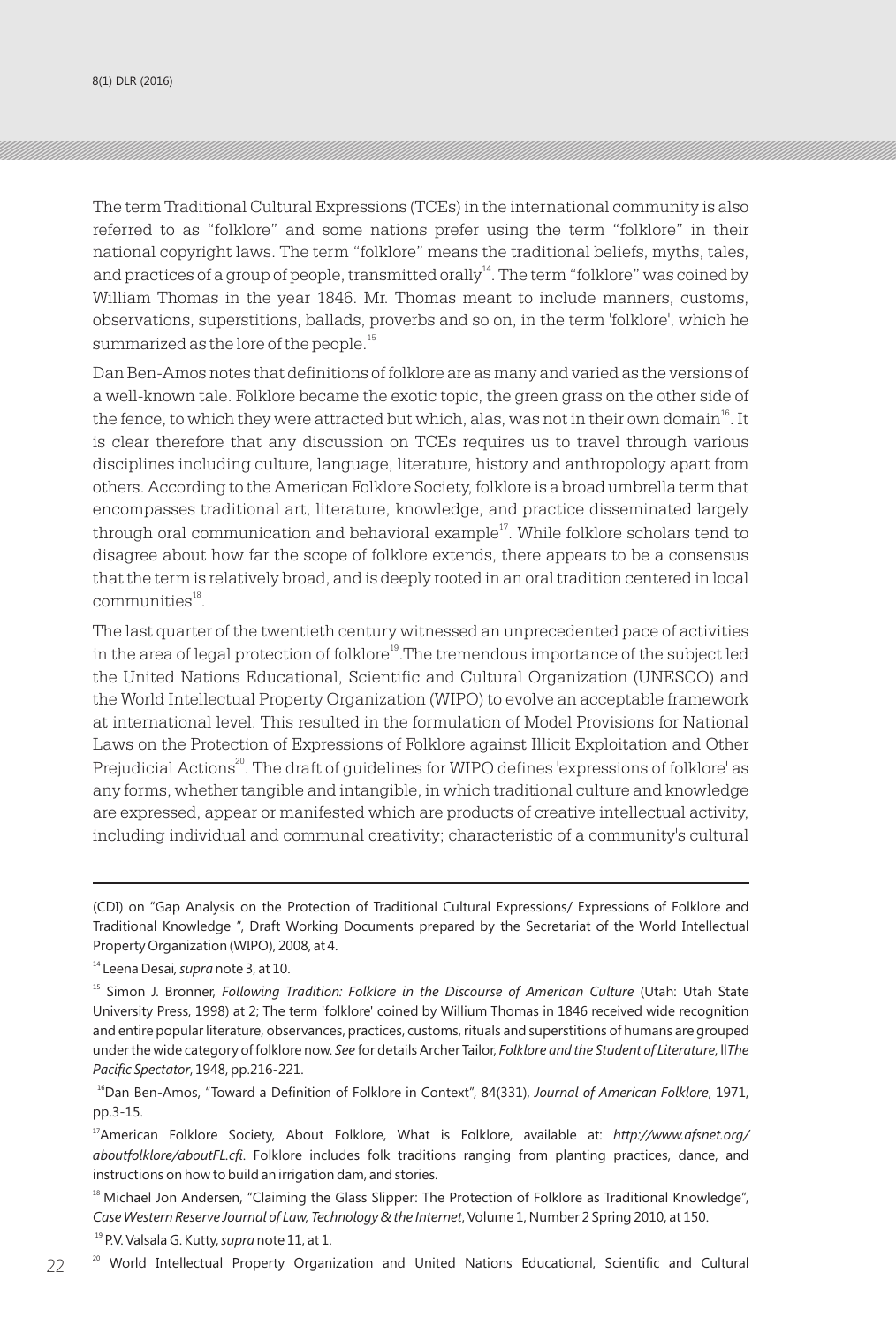

and social identity and cultural heritage; and maintained, used or developed by such community, or by individuals having the right or responsibility to do so in accordance with the customary law and practices of that community $^{21}$ . The definition includes a wide range of creative works and it is not only limited to tangible medium. Both individual and anonymous communal works may qualify as expressions of folklore. The forms folklore may take range from stories and oral narratives to glassware and architecture. The definition thus makes copyright, trademark, and patent regimes relevant. It is also relevant to note that indigenous expressions, heritage, and knowledge have different and sometimes interchangeable names in the legal community; it includes the intangible forms, such as oral traditions, or folkloric expressions that fall outside the traditional notions of arts and crafts<sup>22</sup>.

The foregoing suggests that the biggest challenge is defining the term folklore. Folklore is a living phenomenon which evolves over time. It is a basic element of our culture which reflects the human spirit. Folklore is thus a window to a community's cultural and social identity, its standards and values. Folklore is usually transmitted orally, by imitation or by other means. Its forms include language, literature, music, dance, games, mythology, rituals, customs, handicrafts and other arts. Folklore comprises a great many manifestations which are both extremely various and constantly evolving. Because it is group-oriented and tradition based, it is sometimes described as traditional and popular folk culture."<sup>23</sup>

Indigenous expressions, heritage, and knowledge have different and sometimes interchangeable names in the various communities<sup>24</sup>. The American Heritage Dictionary defines folklore as the "traditional beliefs, myths, tales, and practices of a people, transmitted orally."<sup>25</sup> The World Intellectual Property Organization (WIPO) has defined "expressions of folklore" as characteristic elements of traditional artistic

Organization, *Model Provisions for National Laws on the Protection of Expressions of Folklore Against Illicit Exploitation and Other Prejudicial Actions,* 1985, available at: *http:/ www.wipo.int/tk/en/documents/pdf/1 982 folklore-model-provisions.pdf*

<sup>&</sup>lt;sup>21</sup> Christoph Antons, *Traditional Knowledge, Traditional Cultural Expressions, and Intellectual Property Law in Asia-Pacific Region* (Chicago: Kluwer Law International, 2009), at 3.

 $^{22}$  For traditional knowledge and other forms of indigenous and cultural rights, see "Traditional Knowledge, Intellectual Property, and Indigenous Culture" Symposium issue of the Cardozo Journal of International and Comparative Law at 11 Cardozo J. Int'l & Comp. L. 239 (Summer 2003). *See also* Paul Kuruk, *Protecting Folklore Under Modern Intellectual Property Regimes: A Reappraisal of the Tensions Between Individual and Communal Rights in Africa and the United States,* 48 Am. Univ. L. Rev. 769 (1999); Paul J. Heald, *Mowing the Playing Field: Addressing Information Distortion and Asymmetry in the TRIPs Game,* 88 Minn. L. Rev. 249 (Dec. 2003); Shubha Ghosh, *Globalization, Patents, and Traditional Knowledge,* 17 Colum. J. Asian L. 73 (Fall 2003).

<sup>&</sup>lt;sup>23</sup>Cathryn A. Berryman, "Toward More Universal Protection of Intangible Cultural Property", 1 *Journal of Intellectual property Law*, 1994, pp.293-310 as quoted in *Jo Carrillo*, "Protecting a Piece of American Folklore: The Example of the Gusset", 4(2) *Journal of Intellectual Property Law,* 1997, at 244.

<sup>&</sup>lt;sup>24</sup> Paul Kuruk, "Protecting Folklore Under Modern Intellectual Property Regimes: A Reappraisal of the Tensions Between Individual and Communal Rights in Africa and the United States", 48 Am. Univ. L. Rev. 769 (1999).

<sup>25</sup> Definition from the American Heritage Dictionary online edition, available at: *http://www.bartleby.com/ 61/72/F0227200.html*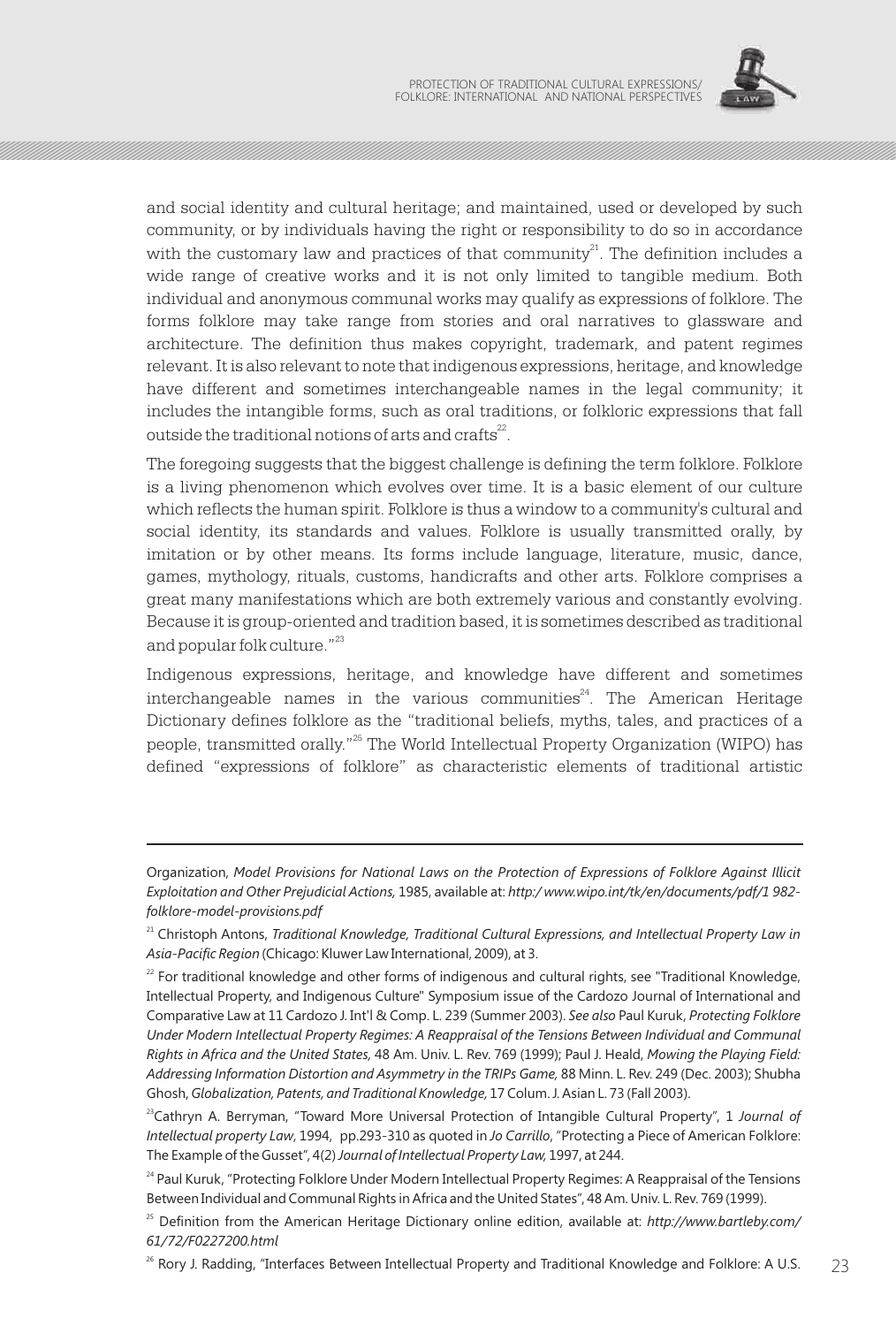heritage developed and maintained by a community<sup>26</sup>. It also encompasses the individuals who reflect "the traditional artistic expectations of such a community" either through verbal, musical, visual, and active physical expressions such as dance  $27$ . WIPO itself notes that there are many definitions of traditional knowledge and folklore, and it may not be possible (or necessary) to develop an all-purpose term<sup>28</sup>. Thus the task to define the term remains unaccomplished. On the other hand it is argued by many that a regime of protection is not possible unless the term is defined with precision. In this context it is believed that as consensus on the definition has not evolved it is premature for us to finally evolve the protection regime<sup>29</sup>. It is also significant that this lack of consensus is not due to a lack of effort. WIPO's definition in *Model Laws* of 1982 is based on *Tunis Model Law on Copyright* of 1976. The Tunis definition of folklore included "all literary, artistic, and scientific works created on national territory by authors presumed to be nationals of such countries or by ethnic communities, passed from generation to generation and constituting one of the basic elements of the traditional cultural <sup>30</sup> heritage." Recent attempts in the direction is seen in the form of the *Bangui Agreement* of 1999, *Panama Law No. 20* of 2000, and the *South Pacific Model Laws for National Laws* in 2002.In the light of the uncertainty about the precise definition it remains to be answered whether such a wide range of knowledge can even be protected. Despite the above, literature and different national initiatives suggest that there may be two mechanisms for the protection of TCEs: (1) protection for TCEs through existing IP laws, or (2) sui generis protection.

### **III. IP PROTECTION FOR TCEs: INTERNATIONAL PERSPECTIVES**

Adequate protection of expressions of folklore has been claimed, discussed and tested for a much longer time than protection of other aspects of indigenous heritage, such as traditional knowledge or the traditional names, signs and insignia. It seems that an ideal solution has not yet been found. $31$  In 1967, the Berne Convention for the Protection of

Perspective", available at: http://articles.corporate.findlaw.com/articles/file/00310/008753# ednref3 (quoting WIPO's study, *WIPO/GRTKF/STUD YI)*

<sup>27</sup>*Ibid*.

<sup>&</sup>lt;sup>28</sup> Ibid, The term, "traditional knowledge" has come to be focused narrowly on the knowledge of indigenous people regarding medicinal and usually patentable subject matter. However this term, like defining "expressions of folklore" lacks any true consensus.

 $^{29}$  The International Intellectual Property Alliance (IIPA) noted "that the inclusion of provisions on folklore in a regional trade agreement is premature." It went on to state the simple reality facing proponents today: "There is no international consensus on how to address this issue." Michael N. Schlesinger, *IIPA Comments on the FTAA IPR Negotiating Text,* August 22, 2001,*available at http://www.iipa.com/rbi/200 lAug22FTAA.pdf* 

<sup>&</sup>lt;sup>30</sup> See WIPO's Intergovernmental Committee on Intellectual Property and Genetic Resources, Traditional Knowledge and Folklore, *Comparative Summary of Sui Generis Legislation for the Protection of Traditional Cultural Expressions,* Annex April 28, 2003, *available at: http://www.wipo.int/documents/en/meetings /2003/igc/pdf/grtkf ic 5-inf3.pdf*

<sup>31</sup> Silke von Lewinski, "Adequate Protection of Folklore- A Work in Progress", in Paul Torremans (ed.), *Copyright Law A handbook of Contemporary Research*, Edward Elgar, Cheltenham, U.K., (2007), at 207.

<sup>&</sup>lt;sup>32</sup> The Berne Convention for the Protection of Literary and Artistic Works, 1886 as revised at Stockholm on July 14, 1967. 39 The Benite Contention for the Protection of Extendity and Artistic Works, 2000 as reflected as Steedillicit 2013.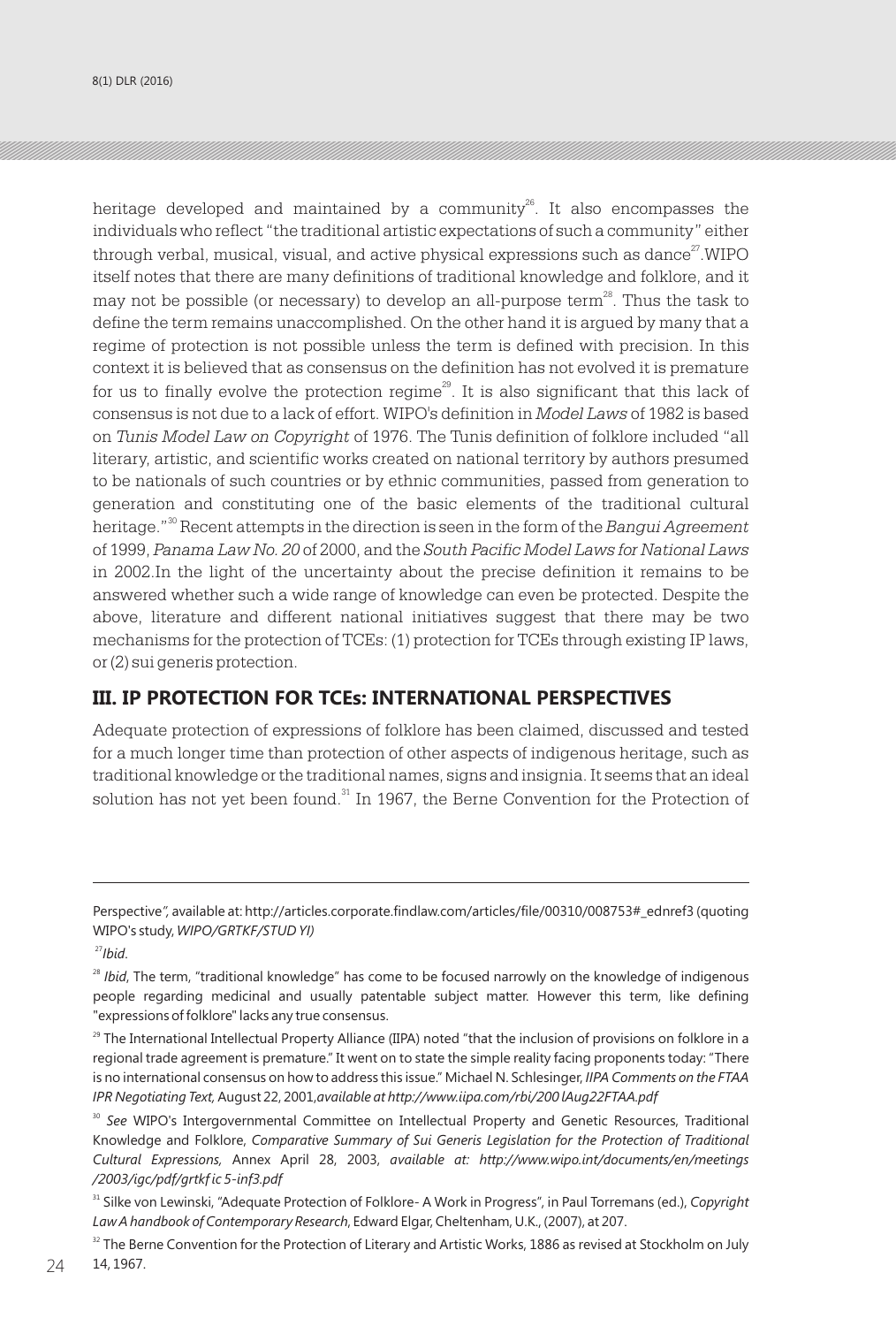

Literary and Artistic Works provided a mechanism for the international protection of unpublished and anonymous works $32$ . It aims at providing international protection for expressions of TCEs.<sup>33</sup> As the background to Article 15(4) of Berne implies, at least some folklore may fall within the definition of literary or artistic works, even if they are unpublished works of unknown authorship. Some laws include folklore partially or wholly within the scope of literary and artistic works,  $34$  while others define it altogether distinctly either within copyright laws or in *sui generis* laws for protection of folklore.<sup>35</sup> The interpretation of this term from a copyright perspective can often turn on what characteristics an expression of folklore might lack, by contrast with a copyrighted work: for example, underlying originality, individual authorship, a fixed form, and clear boundaries. For instance, folklore "must be distinguished from specific works created by distinguishable persons or groups of persons at a certain time on the basis of folklore or interpreting certain folkloric elements."<sup>36</sup>

In 1976, the Tunis Model Law on Copyright for Developing Countries was adopted. It  $\alpha$  includes sui generis protection for expressions of folklore.<sup>37</sup> Susanna Frederick Fischer observes that recognizing the doctrinal difficulties with protecting folklore under copyright law, the drafters of the Model Provisions preferred a *sui generis* type of protection. They chose to use the term "expressions of folklore' in the Model Provisions rather than the more typical copyright law term "works of folklore" in order to make clear that the protection was *sui generis*, not copyright.<sup>38</sup> In 1982, an expert group convened

<sup>&</sup>lt;sup>33</sup> *Id.*, Article 15.4: In the case of certain unpublished works of unknown authorship- (a) In the case of unpublished works where the identity of the author is unknown, but where there is every ground to presume that he is a national of a country of the Union, it shall be a matter for legislation in that country to designate the competent authority which shall represent the author and shall be entitled to protect and enforce his rights in the countries of the Union and (b) Countries of the Union which make such designation under the terms of this provision shall notify the Director General by means of a written declaration giving full information concerning the authority thus designated. The Director General shall at once communicate this declaration to all other countries of the Union.

<sup>&</sup>lt;sup>34</sup> The UNESCO-WIPO Tunis Model Law on Copyright for Developing Countries defines folklore as "all literary, artistic and scientific works created on national territory by authors presumed to be nationals of such countries or by ethnic communities, passed from generation to generation and constituting one of the basic elements of traditional cultural heritage." United Nations Educ., Scientific and Cultural Org. & World Intellectual Prop. Org., Tunis Model Law on Copyright for Developing Countries (1976).

<sup>&</sup>lt;sup>35</sup> This approach is taken in numerous African laws. The Cameroon law defines folklore as: all productions involving aspects of traditional cultural heritage, produced and perpetuated by a community or by individuals who are clearly responding to the expectations of such community, comprising particularly folk tales, folk poetry, popular songs and instrumental music, folk dances and shows, as well as artistic expressions, rituals and productions of popular art. Law No. 90-010 on Copyright, Article 10, Aug. 10, 1990 (Cameroon).

<sup>36</sup> Lucas- Schloetter, A. "Folklore", in Silke von Lewinski (ed.) *Indegenous Heritage and Intellectual Property*, The Hague, Netherlands, Kluwer at 86.

<sup>&</sup>lt;sup>37</sup> The *Tunis Model Law on Copyright for Developing Countries, 1976, section 6: Works of national folklore. The* object of this provision is to prevent any improper exploitation and to permit adequate protection of the cultural heritage known as folklore.

<sup>&</sup>lt;sup>38</sup> Susanna Frederick Fischer, "Dick Whittington and Creativity: From Trade to Folklore, From Folklore to Trade", 12 *Texas Wesleyan Law Review*, 2005, at 32.

<sup>&</sup>lt;sup>39</sup> The Model Provisions for National Laws on the Protection of Expressions of Folklore Against Illicit  $25$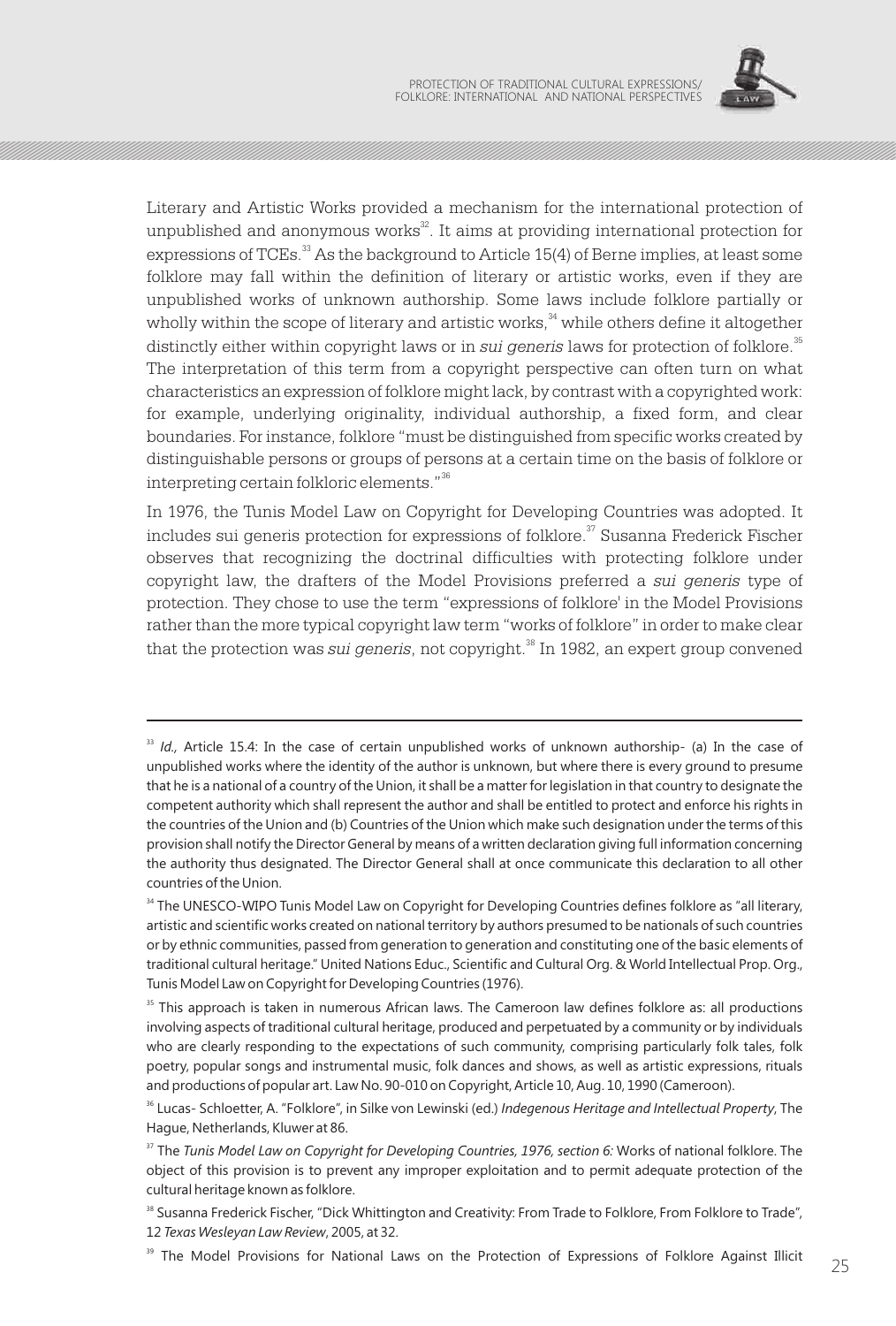by WIPO and the United Nations Educational, Scientific and Cultural Organization(UNESCO) developed a sui generis Model Provisions for the IP type protection of TCEs.<sup>39</sup> In 1984, WIPO and UNESCO jointly convened a group of experts on the international protection of expressions of folklore by IP. A draft treaty based on the Model Provisions, 1982 was at their disposal. Yet, a majority of the participants believed it premature to establish an international treaty at that time.<sup>40</sup>

In December 1996, WIPO Member States adopted the WIPO Performances and Phonograms Treaty (WPPT). It provides protection for a performer of an expression of folklore and thus the concept of related rights for protection of performances of TCEs was recognized. The WPPT provides an international system of protection for performances of expressions of folklore. It gives rights in performances of literary and artistic works or expressions of folklore. The protection provided encompasses moral rights and a series of exclusive economic rights, including economic rights in their unfixed performances.

It must be stressed that only the protection of folklore is at stake. In contrast, individual works created on the basis of folklore can be protected. Only creative additions by the author are protected, rather than the elements of preexisting folklore. The producer of phonogram of folklore music gets protection in relation to the phonogram but the folklore itself does not get the protection. Performers of folklore may be protected in respect of their performance (i.e not the folklore itself). $^{41}$  In most of these cases the indigenous community would not in fact benefit from such protection, since they usually do not make fixations and collections of their own folklore. However, performers of folklore will often stem from indigenous communities and therefore benefit from protection in their performance. So that in this case the communities may be protected indirectly in respect of the folklore performed.

In April 1997, the UNESCO-WIPO World Forum on the Protection of Folklore was held in Phuket, Thailand. During 1998 and 1999, WIPO conducted fact-finding missions in 28 countries to identify the IP-related needs and expectations of traditional knowledge holders (FFMs). The results of the missions were published by WIPO in a report entitled 'Intellectual Property Needs and Expectations of Traditional Knowledge Holders, WIPO Report on Fact-finding Missions (1998-1999).<sup> $42$ </sup> The recommendations unanimously specified that future work in these areas should include the development of an effective international regime for the protection of expressions of folklore.<sup>43</sup>

In late 2000, the WIPO Intergovernmental Committee on Intellectual Property and Genetic Resources, Traditional Knowledge and Folklore was established. The

Exploitation and Other Prejudicial Actions, 1982.

<sup>40</sup>"Intellectual Property and Traditional Cultural Expressions/Folklore", World Intellectual Property Organization, Booklet No. 1, at 3, available at: *http://www.wipo.int/edocs/pubdocs/en/tk/913/wipo\_pub\_ 913.pdf*

<sup>41</sup>The WPPT, Article 2(a).

<sup>42</sup>WIPO's Intergovernmental Committee on Intellectual Property and Genetic Resources, Traditional Knowledge and Folklore, *Comparative Summary of Sui Generis Legislation for theProtection of Traditional Cultural Expressions.*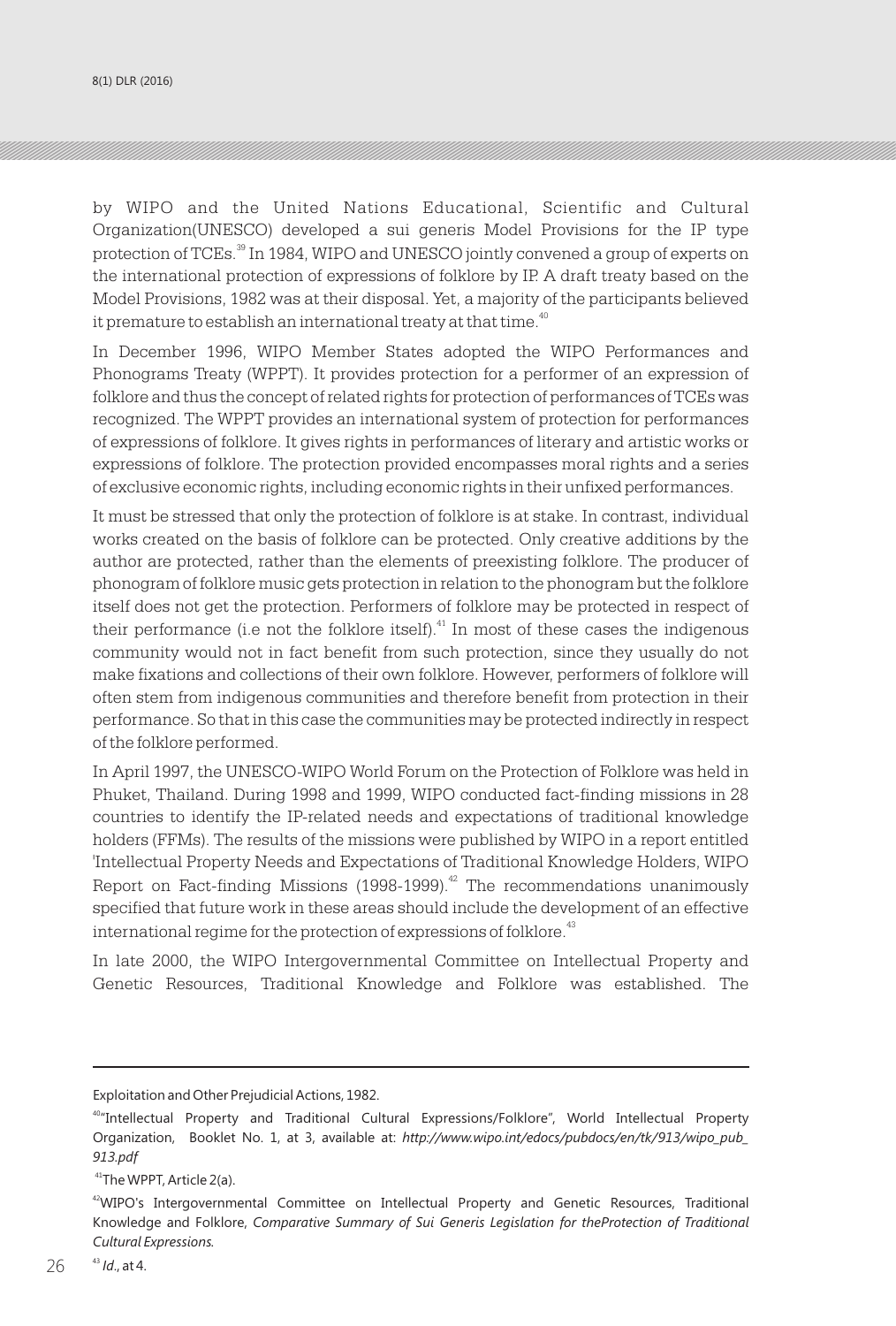

Committee has made substantial progress in addressing both policy and practical linkages between the IP system and the concerns of practitioners and custodians of traditional cultures. Under the guidance of the Committee, the Secretariat of WIPO has issued a detailed questionnaire on national experiences, and undertaken a series of comprehensive analytical studies based on the responses to the questionnaire and other consultations and research.<sup>44</sup> It is the most prominent platform for the international discussion of this issue.<sup>45</sup> The studies have formed the basis for ongoing international policy debate and assisted in the development of practical tools.<sup>46</sup>

There is currently a growing list of countries with national laws related to traditional knowledge, cultural expressions and genetic resources. $\frac{47}{12}$  Discussion and proposals surrounding their relationship to the TRIPs Agreement and the Convention of Biological Diversity (CBD) are ongoing. Lively discussion surrounds the many issues related to the implementation of the United Nations Declaration on the Rights of Indigenous Peoples, which was adopted by the UN General Assembly only two months before the IP conference in Santa Clara.<sup>48</sup>

In relation to the developments which took place at international level it may be summed up that so far we have not been able to find out a solution which fits all the situations. However, it is also relevant to mention that the continued efforts of various agencies involved have ensured that maturity on the subject and likely solution may emerge. There are various other laws which touch the area of TCE indirectly. We need to be sensitive towards the objects of those laws also while evolving any long term proposal for protection of TCEs. As Article 10 of WIPO's Draft Provisions on Traditional Cultural Expressions/Expressions of Folklore puts forth that: Protection for traditional cultural expressions/expressions of folklore in accordance with these provisions does not replace and is complementary to protection applicable to traditional cultural expressions/expressions of folklore and derivatives thereof under other intellectual

<sup>44</sup> It is a forum where WIPO member states discuss the intellectual property issues that arise in the context of access to genetic resources and benefit-sharing as well as the protection of traditional knowledge and traditional cultural expressions.

<sup>45</sup> Molly Torsen, "Intellectual Property and Traditional Cultural Expressions: A Synopsis of Current Issues", 3 *Intercultural Human Rights Law Review, 2008, at 199*

<sup>46</sup> *Final Report on National Experiences with the Legal Protection of Expressions of Folklore*, Intergovernmental Committee on Intellectual Property and Genetic Resources, Traditional Knowledge and Folklore, Geneva, June 13 to 21, 2002.

<sup>47</sup> Shantanu Basu, Panel I Materials, *Global Legislative Efforts on Protection for Traditional Knowledge and Cultural Expressions,* (Nov. 9, 2007) (unpublished conference materials, University of Santa Clara School of Law); Gustavo Morais, Panel 1 Materials, *Access to Biodiversity- Brazilian Perspective,* (Nov. 9, 2007) (unpublished conference materials, University of Santa Clara School of Law)(on file with author); Molly Torsen, *Intellectual Property and Traditional Cultural Expressions: A Synopsis of Current Issues, infra,* at 199.

<sup>48</sup> Valerie J. Phillips, "Indigenous Rights to Traditional Knowledge and Cultural Expressions: Implementing the Millennium Development Goals", 3 *Intercultural Human Rights Law Review,* 2008 at 192.

<sup>49</sup> "*The Protection of Traditional Cultural Expressions/Expressions of Folklore: Revised Objective and Principles",2007, WIPO/GRTKF/IC/9/4*, available at: *http://www.wipo.int/meetings/en/doc details.jsp?docid-77573*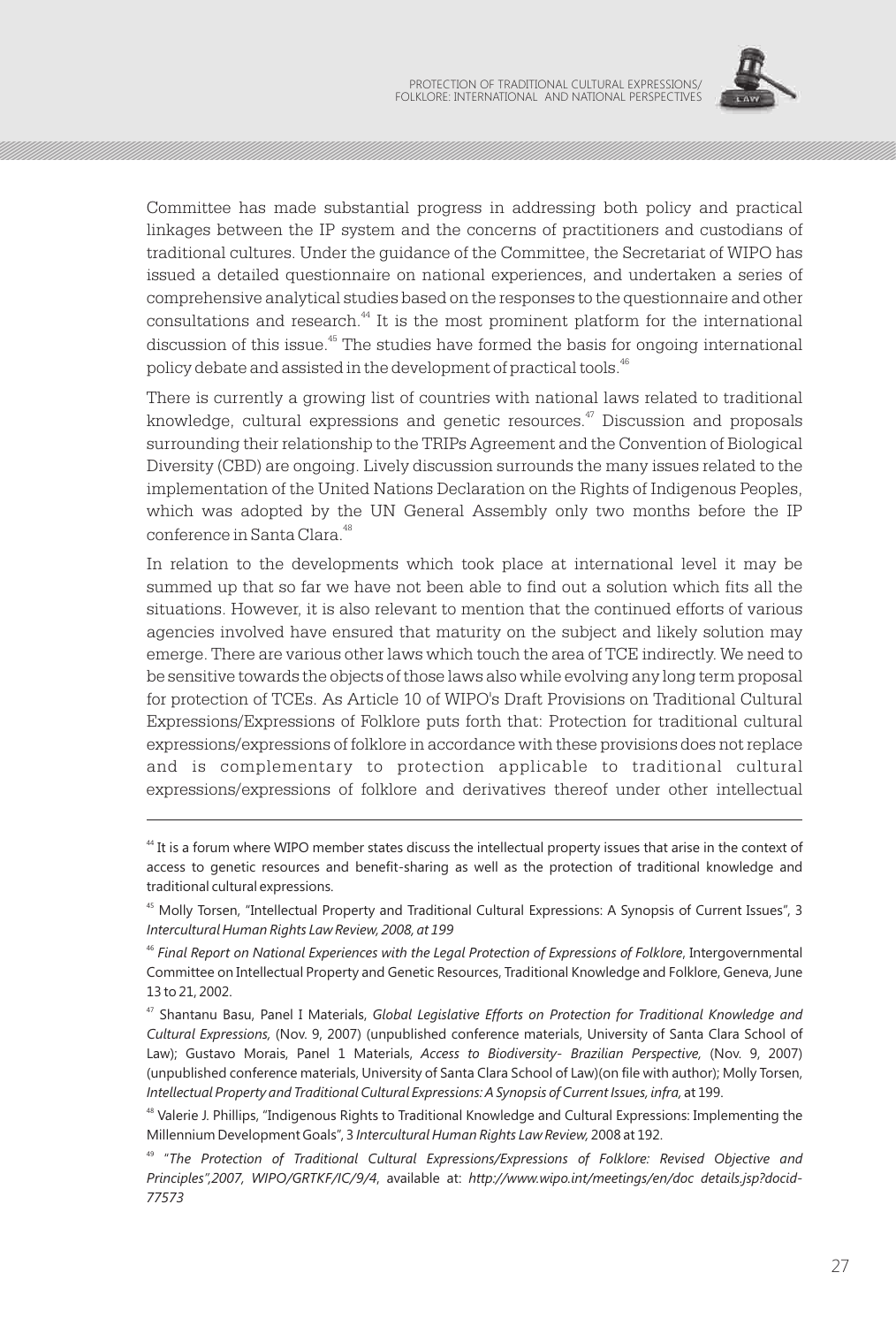property laws, laws and programs for the safeguarding, preservation and promotion of cultural heritage, and other legal and non-legal measures available for the protection and preservation of traditional cultural expressions/expressions of folklore.<sup>49</sup>

#### **IV. OPTION OF SUI GENERIS PROTECTION FOR TCES**

Apart from a growing acceptance of sui generis solutions to the protection of TK and TCEs in international fora, in recent times, some experts have observed that in legal scholarship, the initial enthusiasm about the prospects for modifying IP laws to protect intangible heritage and expressions of folklore seem to be cooling off.<sup>50</sup> The attempt to evolve a system for protection of some elements of folklore within the regimes of copyright and neighboring rights have not been successful to fully achieve the goal of an effective mechanism for adequate protection against unauthorized exploitation and this has convinced many countries of the need for a sui generis system for the protection of  $60$ klore. $^{51}$  Many countries and several regional organizations have elected to protect TCEs through sui generis measures. Most have done so within their copyright laws, following largely the Model Provisions, 1982 and others have elected to establish standalone IP-like laws and systems.<sup>52</sup> Following aspects need to be addressed in a sui generis system for the protection of TCEs: Object of protection; subject matter of protection; rights and exception; criteria and procedure for registration of the subject matter; duration of protection including the question of retrospectively; Institutional framework; violation of rights and remedies. It is also relevant that influence of IP principles on any sui generis law cannot be denied. A brief mention of beneficiaries and scope of rights under Draft Provisions of WIPO and of the Model Law 2002 of the Pacific Community may help us in understanding the difficulty of the task at hand.

The draft provisions indicate an approach which integrates certain elements of customary law into legislative norms. The subject matter of protection is "traditional cultural expressions" or "expressions of folklore".<sup>53</sup> This alternative use of both notions reflects the underlying controversy about the proper designation of the subject matter.<sup>54</sup>

While the beneficiary of the copyright is the author who creates a work, and the beneficiary of performer's protection is the performer who performs a work, the

<sup>53</sup> WIPO Draft Provisions, Article 1.

<sup>50</sup> "*Sui Generis* Protection of Traditional Cultural Expressions", at 212, available at: *http://shodhganga.inflibnet. ac.in/bitstream/10603/14157/11/11\_chapter%206.pdf*

<sup>51</sup> P.V. Valsala G. Kutty, *supra* note 11, at 5.

 $52$  For example: The Indigenous Peoples Rights Act, 1997 (Philippines); the Bangui Agreement on the Creation of an African Intellectual Property Organization, 1999; the Special Intellectual Property Regime Governing the Collective Rights of Indigenous Peoples for the Protection and Defense of their Cultural Identity and their Traditional Knowledge of Panama, 2000 and the related Executive Decree of 2001; and, the Pacific Regional Framework for the Protection of Traditional Knowledge and Expressions of Culture, 2002 *etc*.

<sup>&</sup>lt;sup>54</sup> Folklore was considered by some as having a negative connotation, stemming from colonial times, when folklore was considered as primitive. When WIPO therefore chose to use the term 'traditional cultural expressions', other stated to the contrary their preference for 'expression of folklore', which they considered as generally established term without any negative connotation.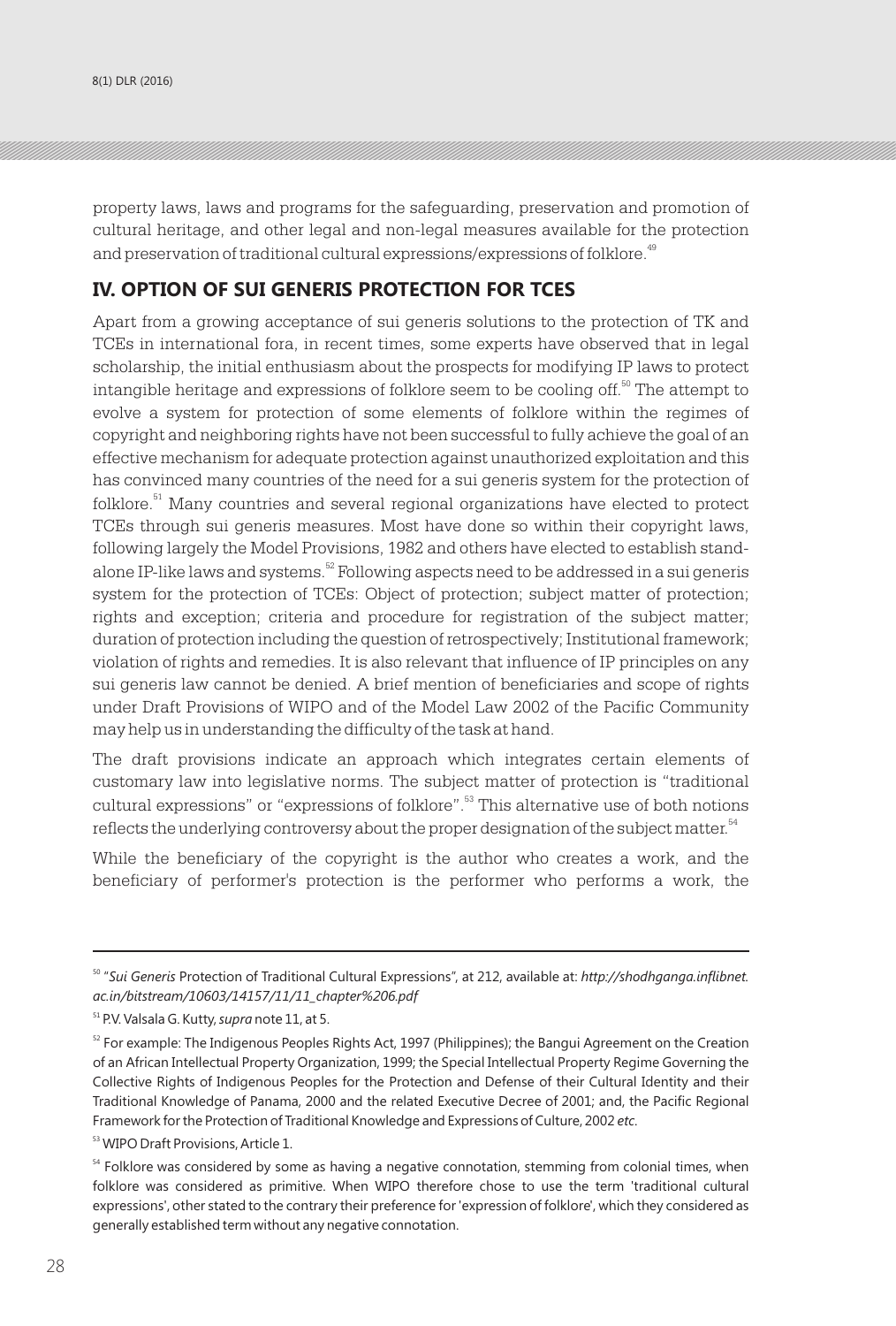

beneficiary of expression of folklore has been proposed to be the communities rather than any individual who may have been at the start of an expression of folklore. Communities are recognized as beneficiaries only if the custody, care and safeguarding of the folklore are entrusted to them in accordance with their own customary law and practices and if they maintain, use or develop the folklore as being characteristic of their cultural and social identity and cultural heritage.<sup>55</sup>

The Model law for the Pacific Community seems to be even more precise. The beneficiaries made under Article 6 of the Model Law are the 'traditional owner' of the traditional knowledge or expression of culture who are defined in article 4 of the same Model Law, as:

- (i) the group, clan or community of people; or
- (ii) the individual who is recognized by a group, clan or community of people as the individual;

in whom the custody or the protection of traditional knowledge or expression of culture are entrusted in accordance with the customary law or practice of that group, clan or community.

This definition even takes account of the inner structure of communities where individuals are recognized by the group, clan and community as being custodians of a particular expression under customary law.  $^{56}$ 

The content and scope of protection has been designated in the Draft Provisions as 'acts of misappropriation'. <sup>57</sup> Different scopes of protection have been proposed in respect of different kinds of folklore. The broadest scope of protection would be provided for expression of folklore of particular cultural and spiritual value to a community, on the condition that they are registered or notified. In contrast the Model Law of the Pacific Community establishes a list of acts subject to prior informed consent, and specifies that prior informed consent is required only for non-customary uses, whether or not commercial, and clarifying that the traditional owners themselves are entitled to use expressions of folklore in the exercise of their traditional cultural rights without the need for prior informed consent.

## **V. PROTECTION OF TCEs IN INDIA**

India's intangible cultural heritage flows from her 5000 year old culture and civilization. Dr. A.L. Basham, in his authoritative "Cultural History of India", has noted that "While there are four main cradles of civilization which, moving from East to West, are China, India, the Fertile Crescent and the Mediterranean, specially Greece and Italy, India deserves a larger share of credit because she has deeply affected the cultural life of most of Asia. She has also extended her influence, directly and indirectly, to other parts of the

<sup>55</sup>WIPO Draft Provisions, Article 2.

<sup>56</sup>Silke Von Lewinski, *supra* note 31, at 218.

<sup>&</sup>lt;sup>57</sup>The WIPO Draft Provisions, Article 3.

<sup>&</sup>lt;sup>58</sup>Bhaswati Mukherjee, "India's Intangible Cultural Heritage: A Civilisational Legacy to the World", available at: *http://www.mea.gov.in/in-focus-article.htm?24717/Indias+Intangible+Cultural+Heritage+A+Civilisational+ Legacy+To+The+World*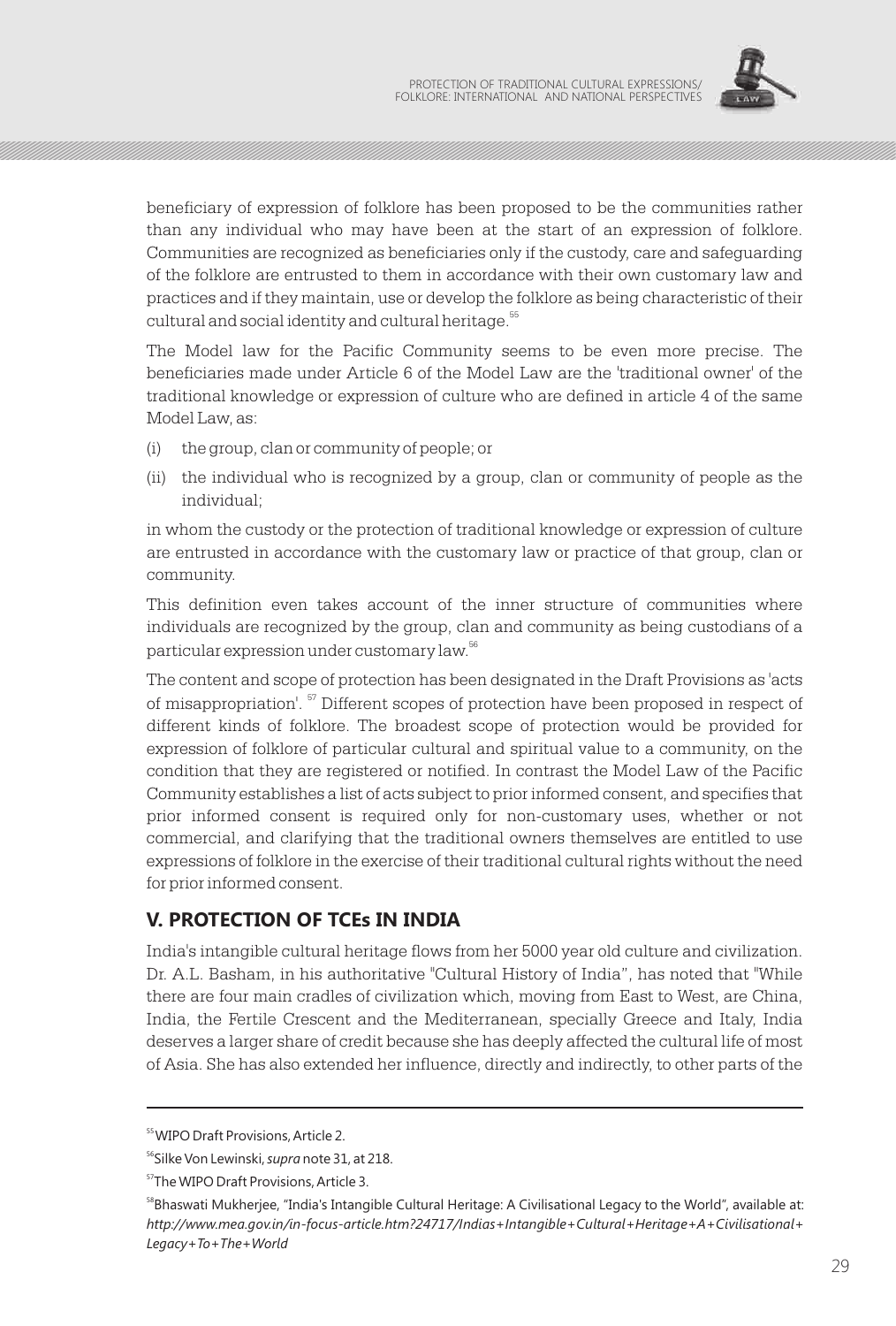World."<sup>58</sup> Tribal communities are the primary source of traditions and culture. Rich folk literature and handicrafts, handlooms, folk painting, etc., contributed by these communities are significant components of the TCEs and folklore of India.

Despite the rich repertoire of folklore and folk traditions there is no special law to protect these traditions from unauthorized commercial use by outsiders. Some of the communities do have some customary practices to regulate the use of TCEs by outsiders but these are not sufficient to protect the folklore of India. It is in this context the following part examines the existing IP law framework for the protection of TCEs.

In India the legislation that takes care of the rights relating to literary and artistic works, sound-recordings, films, and the rights of performers and broadcasting organizations, is the Copyright Act, 1957. The Act has been amended a number of times with the most  $\epsilon$  recent change was done in 2012.  $\frac{59}{10}$  However, it does not contain any express provisions for the protection of TCEs and folklore.

Anurag Dwivedi and Monika Saroha identify among others the following features of copyright law which make the law not suitable to meet all the needs and objectives of traditional communities viz. the identifiable author requirement, ownership requirement, fixation requirement, and limited duration of protection. They, however, argue that by adopting a purposive and liberal approach towards interpretation of copyright laws one may extend the protection of these laws to folklore.<sup>60</sup>

Under the amendment incorporated in the Copyright Act in 1994, a certain amount of protection is offered to the performers. As per the Act, a performer includes, "an actor, singer, musician, dancer, acrobat, juggler, conjurer, snake charmer, a person delivering a lecture, or any other person who makes a performance."Again, performance, in relation to a performer's right, is defined as "any visual or acoustic presentation made live by one or more performers." It is to be noted that the concept of a performer is not limited to 'one who performs a literary or artistic work', as per provisions of the Rome Convention, rather the performer as per the Indian Act can be any one who makes a performance. To that extent, a person who performs folklore is a performer and his rights are protected under this Act.<sup>61</sup>

The performer of a performance shall, independently of his right after assignment, either wholly or partially of his right, have moral right in the performances.  $e^{8}$  Further, Section

<sup>59</sup>P.V. Valsala G. Kutty, *supra* note 11, at 19.

<sup>&</sup>lt;sup>60</sup> Anurag Dwivedi and Monika Saroha, "Copyright Laws as a Means of Extending Protection to Expressions to Folklore", *Journal of Intellectual Property Rights*, Vol 10, July 2005, pp 308-314.

<sup>61</sup> P.V. Valsala G. Kutty, *supra* note 11, at 20.

<sup>&</sup>lt;sup>62</sup>*Id.*, 38-B, Moral rights of the performer: The performer of a performance shall, independently of his right after assignment, either wholly or partially of his right, have the right,- (a) to claim to be identified as the performer of his performance except where omission is dictated by the manner of the use of the performance; and (b) to restrain or claim damages in respect of any distortion, mutilation or other modification of his performance that would be prejudicial to his reputation. *Explanation*.- For the purposes of this clause, it is hereby clarified that mere removal of any portion of a performance for the purpose of editing, or to fit the recording within a limited duration, or any other modification required for purely technical reasons shall not be deemed to be prejudicial to the performer's reputation.